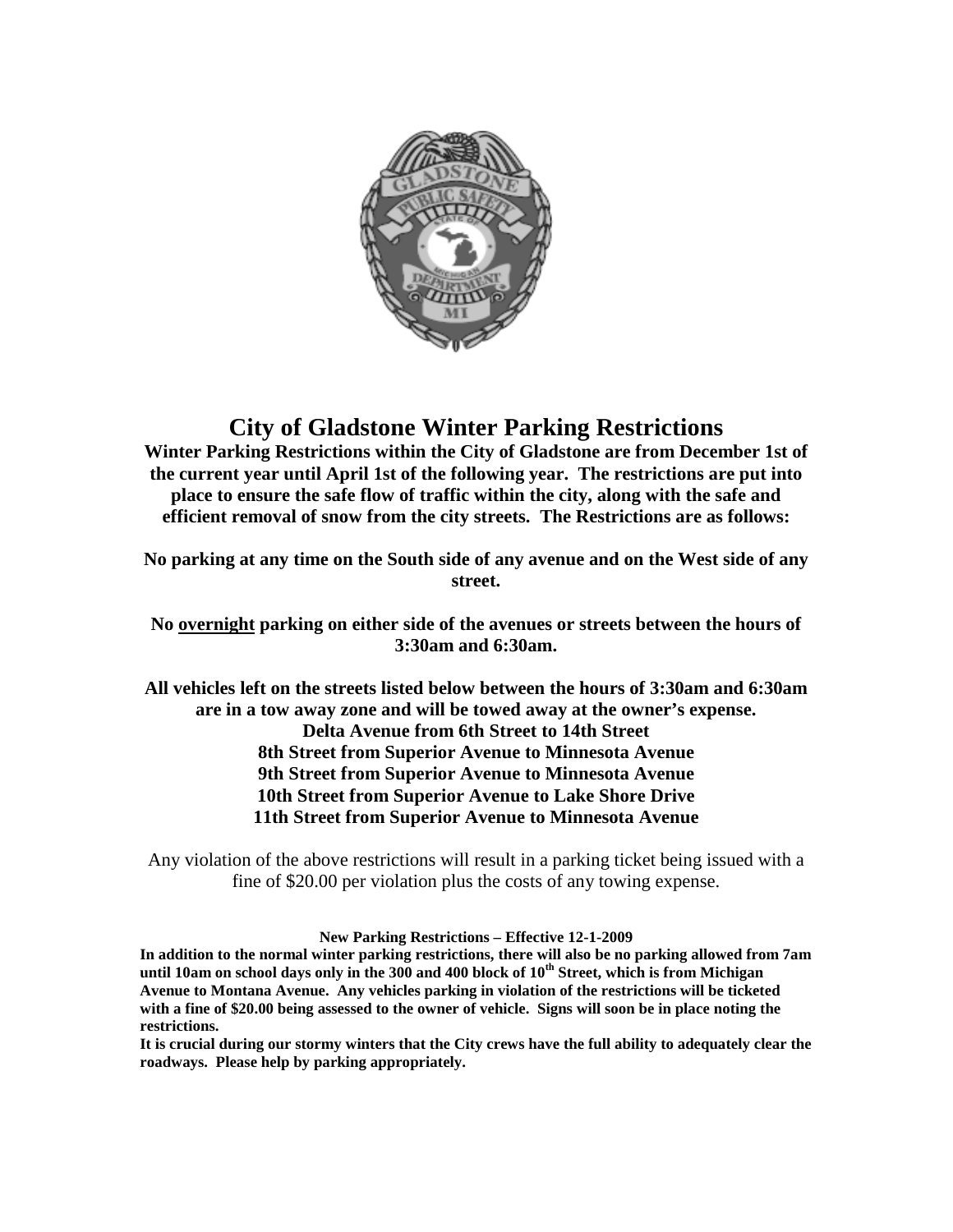

## **Winter Snow Removal Regulations**

*Business district* **means the south side of Delta Avenue from Seventh Street to 11th Street, the north side of Delta Avenue from Seventh Street to the west line of the building known as the Rialto building and located at 1004 Delta Avenue, the east side of Tenth Street from Delta Avenue to Minnesota Avenue and the east side of Ninth Street from Minnesota Avenue to Superior Avenue.**

**Sec. 46-112. In business district.**

**(a) The owners of lots or premises in the business district of the city shall be required to remove all snow and ice from the sidewalks in front of and adjacent to the lots and premises. The snow and ice may be left in a compacted pile along the curb to facilitate removal by the city.**

**(b) If any owner fails to remove, or cause to be removed, the snow and ice from the sidewalk in front of and adjacent to his lot and premises within 24 hours after such snow has fallen or accumulated upon the sidewalk, the city manager may cause the snow and ice to be removed. The expense of the snow removal, together with a penalty of ten percent, shall be charged to the owner of the lot from which such snow was removed.**

**Sec. 46-113. In areas outside business district.**

**(a) All parts of the city zoned as residential and commercial, except the portion of the city denominated as the business district, shall be governed by this section and section 46-114.**

**(b) The owners of all lots or premises in the parts of the city as set forth in subsection (a) of this section are required to remove snow and ice from the sidewalks in front of and adjacent to their lots and premises.**

**(c) If such owners fail to remove, or cause to be removed, the snow and ice from the sidewalks in front of and adjacent to their lots and premises within 48 hours after such snow has fallen or accumulated upon the sidewalks, the city manager may cause the snow and ice to be removed and the expense of such removal, together with a penalty of ten percent, shall be charged to the owner of the lot from which such snow was removed.**